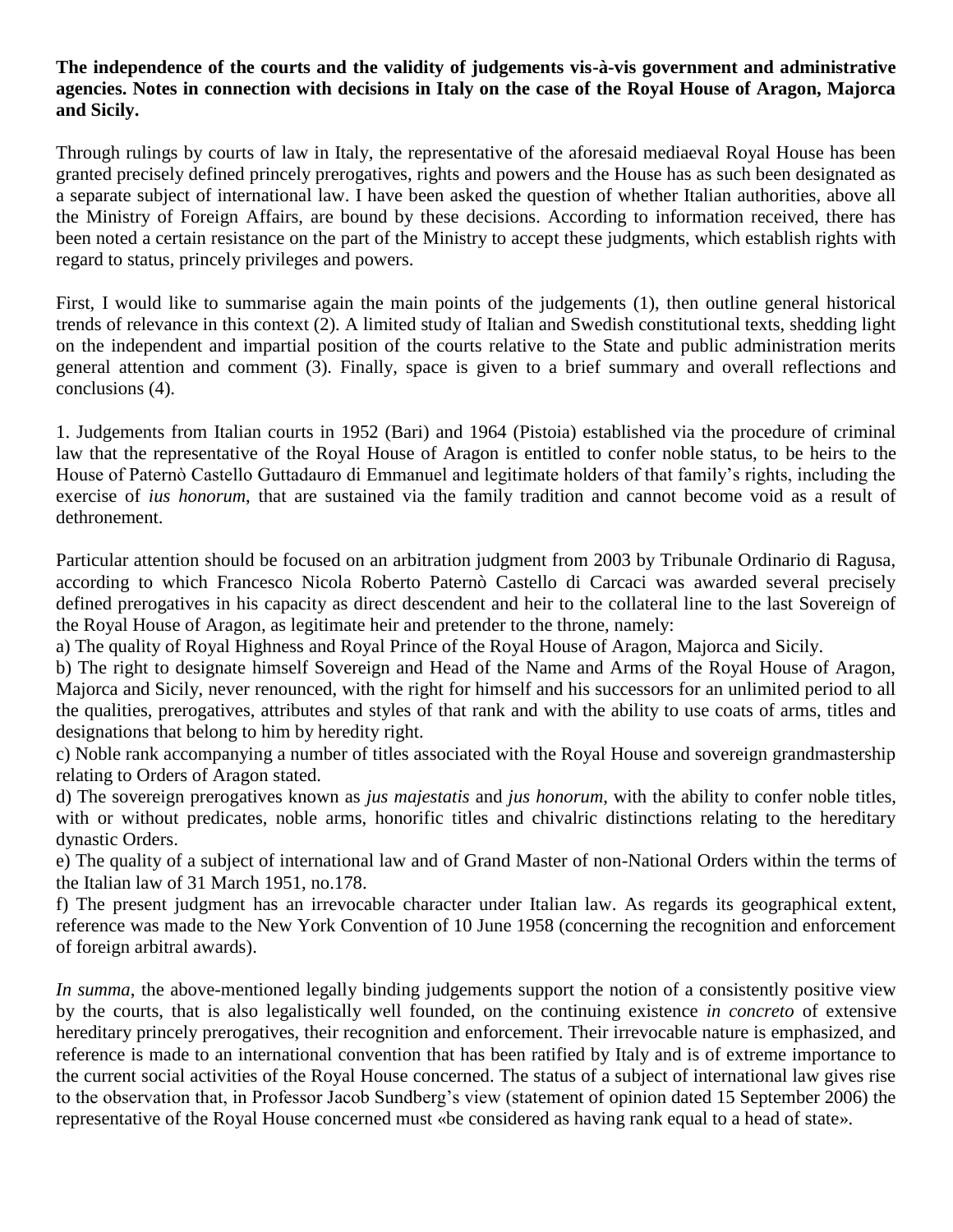2. Constitutional ideologies were emphasized and intensively aired in European and Anglo-Saxon political philosophy during the Age of Enlightenment, heavily influenced by Montesquieu *et al.* (Charles Louis de Secondat, Baron de La Brède et de Montesquieu; 1689–1755). During this period, theories of separation of powers crystallized, in which the fundamental principle was that all concentration of power leads to abuse of power and legal uncertainty, whereas a separation of the state into different institutions able to balance and control each other fosters liberty and legal certainty for a country's citizens.

Theories of separation of powers and associated lists of civil liberties and rights eventually became the foundation for later constitutional ideologies, where one indispensable constituent is the independence of the courts vis-à-vis the governing and executive functions. The former must of course duly implement enacted laws, but in various systems have a right, to varying extents, to scrutinize laws. Without a fundamentally fully independent judiciary not susceptible to influence, enforcement of civil liberties and rights appears to be a fantasy. (On the subject of the political philosophical background and the effect thereof in developing European constitutions in the 16<sup>th</sup>, 17<sup>th</sup> and 18<sup>th</sup> Centuries, see Lex. Bramstång, *1809 års regeringsform och de administrativa frihetsberövandena* (The 1809 Instrument of Government and the Administrative Elimination of Liberties), *Skrifter utgivna av Institutet för rättshistorisk forskning*, (Papers Published by the Institute of Legal Historical Research) Lund 1982).

While in Sweden the 1809 Instrument of Government was manifestly influenced by the theory of separation of powers, the current Instrument of Government, dating from 1974, is said to rest on the separation of functions principle. This terminological shift appears, in practice, to be minute. The essential point *in concreto* consists of the constitutional statute that in both Italy and Sweden may be considered to express the independence granted to the courts and the respect that on this basis should be accorded to their decisions by representatives of governing and executive institutions. Of course, laws and ordinances may be amended in democratic order, but then with the avoidance (one hopes) of unacceptable consequences in the form of negative retroactivity and infringement of «acquired rights». An ultimate line of defence against the latter-mentioned wrongs may be sought at the European Court of Human Rights or the European Court of Justice.

3. The Italian constitution of 1947, which I have consulted in English, is hardly surprising in giving expression to a separation of powers or functions. The republic's organization consists of Parliament, the government and the public administration, plus the legal system with the judiciary. The independence and impartiality of the courts are emphasized in several articles: «Judges are», states Art. 101, «subject only to the law». Art. 104 is particularly clear: «The Judiciary is a branch that is autonomous and independent of all other powers» (my italics). The independence and impartiality of the judicial power can hardly be expressed more clearly.

Under the heading «Rules on Jurisdiction», several thought-provoking provisions are set forth on the scope of the important capacity of the judiciary from the viewpoint of legal certainty.

In this context, Art. 113 should be noted, with its introductory paragraph: «The judicial safeguarding of *rights and legitimate interests* before the bodies of ordinary or administrative justice is always permitted against *acts of the public administration*». It continues: «Such judicial protection may *not be excluded or limited* to particular kinds of appeal or for particular categories of acts.» (All italics mine).

The conclusions that may be drawn from the above as regards the independent role of the Italian courts vis-à-vis governing, executive and administrative institutions on the whole may now be compared with observations concerning Sweden's 1974 constitution; in part sparsely worded but essentially resting on a traditional foundation influenced by the philosophy of the Age of the Enlightenment. Attention is focused above all on Instrument of Government (*RF*), Ch. 11, with its introductory declaration in subsection 4, that the courts' administration of justice functions and the main characteristics of their organization are prescribed by law; unlike the administrative agencies, they are not accountable to the government (cf subsection 6). Permanent judges may not be removed from their position.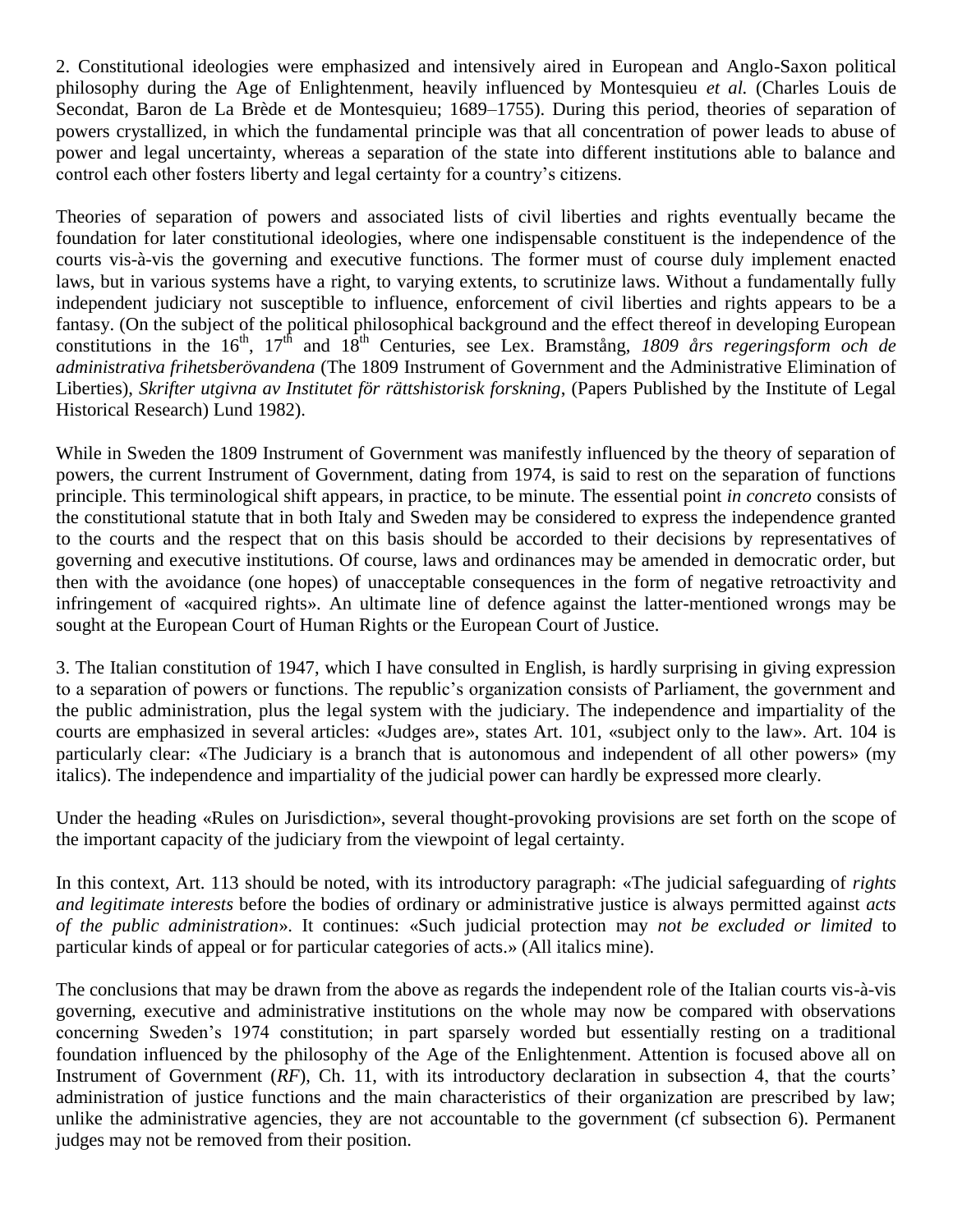In the case of the *administrative agencies,* higher government agencies are specifically prohibited from deciding how lower agencies should rule on issues that arise from the exercise of public authority vis-à-vis the individual or that relate to the implementation of a law (*RF*, Ch. 11, subs. 7). *A fortiori* the *principle of impartiality* prohibits any (attempted) influence by Parliament, the government or any administrative authority over any decision by a court. (For more on the independent status of the courts, see *Håkan Strömberg, Sveriges Författning* (Sweden's Statutes), 17 edition, Lund 2001, p. 64 *et seq.*)

*In summa*, the autonomy of the courts is guaranteed conclusively in the text of the Italian constitution and the comparable part of the Swedish constitution. It follows from this that the government in the countries concerned here, together with the administrative authorities and other institutions with a status or remit governed by public law must respect *in general* the integrity of courts and *in particular* legally binding rulings by courts, unless such decisions are tainted by objectively established *nullity*; i.e. are affected by clear, grave and indisputable irregularities. This is not in any way the case with Italian judgments of relevance here, establishing as they do confirmed inherited rights that have never been renounced.

Repudiating decisions by the courts is a *different matter entirely* from the government's traditional authority to grant *pardon and dispensation* and the existence of a system of checks based in constitutional law with regard to the official functions of judges and others exercising public authority.

The above immediately draws one's attention to Article 6 of the European Convention on Human Rights, which guarantees everyone, in the determination of their civil rights, a fair and public hearing within a reasonable time by an *independent and impartial tribunal* established by law. Such requirements have *in concreto* been satisfied, most recently via the 2003 arbitral award. Any *administrative rejection* of this judgment (wholly or partly) would *clearly conflict* with the said Article and also acquires the character of *discrimination* under Article 14. (Cf. also *ratione materia* Article 8 regarding protection of privacy, including respect for inherited and judicially confirmed *moral rights*.) An (admittedly difficult to imagine) action along these lines could without a doubt raise the issue of a breach of the convention. As a principle, the rules of the European Court of Justice take precedence over the laws of Member States.

4. In the above points, the rulings by the Italian court have been presented with the emphasis on the most recent arbitral award in 2003, which established important prerogatives and status relationships (point 1). A general background to contemporary constitutional ideologies and constitutions has been sketched, in which separation of powers or functions is a basic principle of the utmost importance for the enforcement of civil liberties and rights. In this context, independent and impartial courts stand out as an essential constituent, as does *respect for their legally binding decisions*, including in cases where politicians in power may be less than enthused. Not least in the establishment of the legal position and legitimate interests of individuals, the importance of respecting court rulings emerges as binding and prescriptive (point 2). The constitutions of both Italy and Sweden express unequivocally this way of thinking, which also characterizes the European Convention on Human Rights and EU law, of which the above-mentioned Convention forms part (point 3).

Harmonized European law provides a basis for the following considerations and conclusions *in concreto*.

If the Italian authorities refuse to respect the 2003 arbitral award (and the preceding, above-mentioned judgments), the procedure will conflict uncomfortably with *domestic law* and will in addition will be *sharply at variance with the New York Convention*, whose ratification must reasonably be assumed to rest on the *basic premise* that the Member States recognize the validity of the rulings of their own courts. Otherwise, the absurd consequence *in casu* is risked, that the status and rights of HRH Don Francesco and the Royal House of Aragon are recognized, leading to concrete enforcement in all States signed up to the Convention other than in the country concerned, Italy.

The Italian judgments observed above – not least the arbitral award – refer to the confirmation of *inherited personal rights*, protected by the European Convention on Human Rights with a requirement (in Article 6) for a